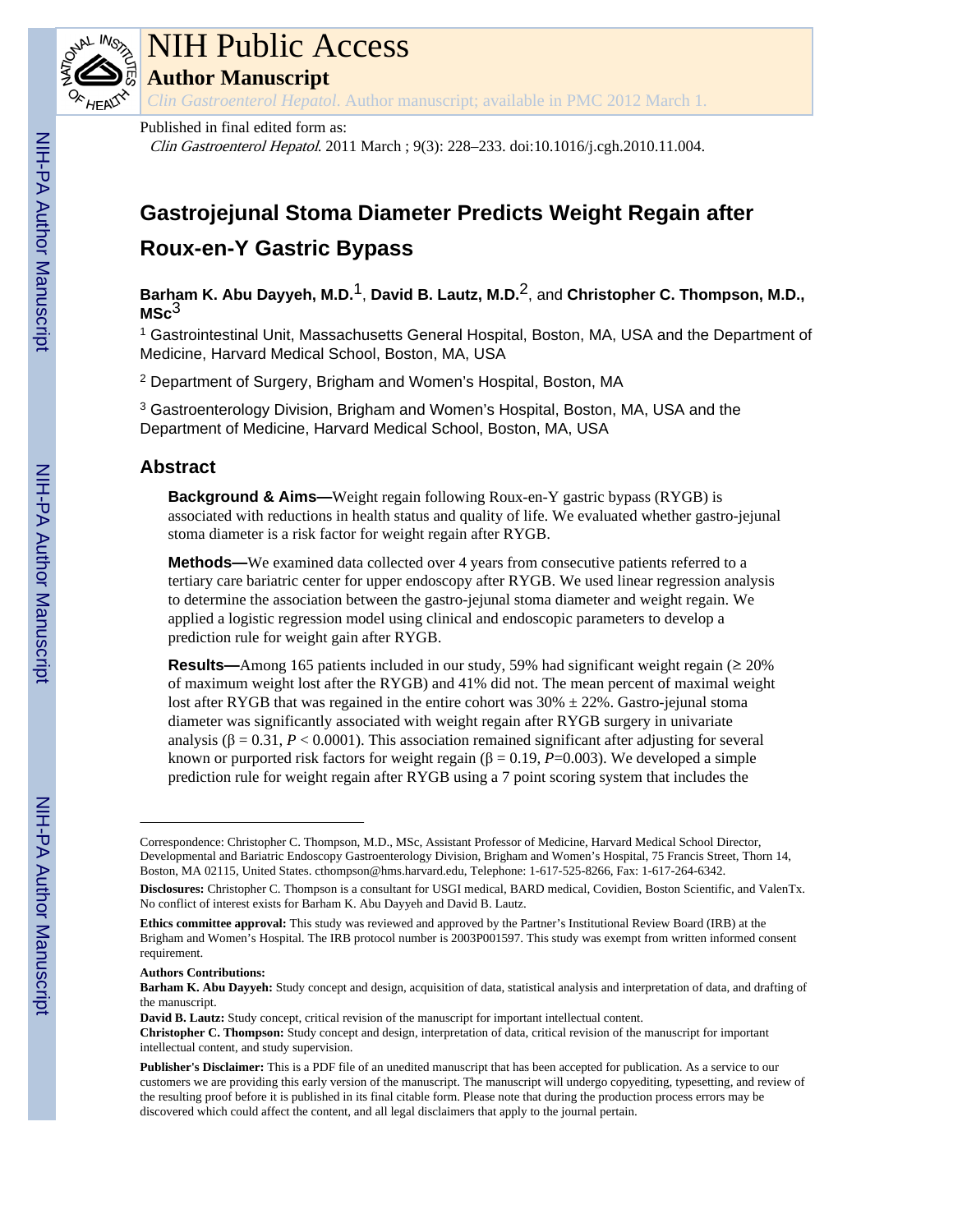gastro-jejunal stoma diameter, race, and percent maximal body weight lost after RYGB; a cut-off score  $\geq$  4 points had an area under receiver operating characteristic curve of 0.76 and a positive predictive value of 75%.

**Conclusion—**Increased gastro-jejunal stoma diameter is a risk factor for weight regain after RYGB and can be incorporated in a novel prediction rule.

#### **Keywords**

Weight loss; obesity; surgery; ROC; PPV

#### **Introduction**

Obesity and its associated conditions including type two diabetes and cardiovascular disease have reached epidemic proportions especially in the western world, and are associated with significant morbidity, mortality, and cost to the health care system.  $\frac{1}{1}$  Of the many treatment approaches for obesity and its complications, bariatric surgery shows the most promise in achieving significant and sustained weight loss and resolution of associated metabolic comorbidities, when compared to combinations of medications, dietary, and behavioral modifications. <sup>2</sup> Roux-en-Y gastric bypass (RYGB) is currently the weight loss surgical procedure of choice and results in excess body weight loss of 62% with an 84% diabetes resolution rate.  $3-4$ 

Despite its proven efficacy, the majority of patients undergoing RYGB regain about 30% of the weight they had lost, with about 20%–30% of patients regaining most of the weight that had been lost; thus, negatively impacting their health status and quality of life.  $5-6$  The etiology of weight regain for those patients it affects is likely multifactorial and remains poorly defined. Risk factors cited include preoperative BMI at the time of RYGB, nutritional habits post surgery, self-esteem, mental health, socio-economic status, and the presence of gastrogastric fistula.  $7-10$ 

A long held concept in the bariatric surgical community has been that progressive dilatation of the gastrojejunal (GJ) stoma post-RYGB can contribute substantially to weight regain. This concern dates back to the era of the vertical banded gastroplasty and was the basis for reinforcing or "banding" the distal gastric pouch. The concern over GJ stoma dilatation has also been the reasoning behind the use of "banded" distal gastric pouches popularized by Fobi and Capella, who have among the highest post-RYGB weight loss results reported in the literature.  $11-12$  More recently, dilatation of the GJ stomal diameter is increasingly an indication for revisional bariatric surgical procedures, which carry high rates of major complications.  $13-15$  This has led to the development of a variety of less invasive endoscopic techniques and devices aimed at the reduction of the gastrojejunal anastomosis diameter and gastric pouch size. These include endoluminal suturing devices, tissue plication platforms, and sclerotherapy techniques.  $16-24$  Despite these trends, the data to date are indirect, and no studies have directly evaluated the effects of GJ stoma diameter over time upon weight regain post-RYGB.

Thus, in this study, we sought to evaluate the influence of GJ stoma diameter on the risk of weight regain after RYGB. Furthermore, we sought to develop a predictive model based on endoscopic and clinical parameters that would stratify subjects at high risk for this costly complication. To address these questions, we studied a large, consecutive series of patients in which GJ stoma diameter was recorded, and serial weight measurements were available.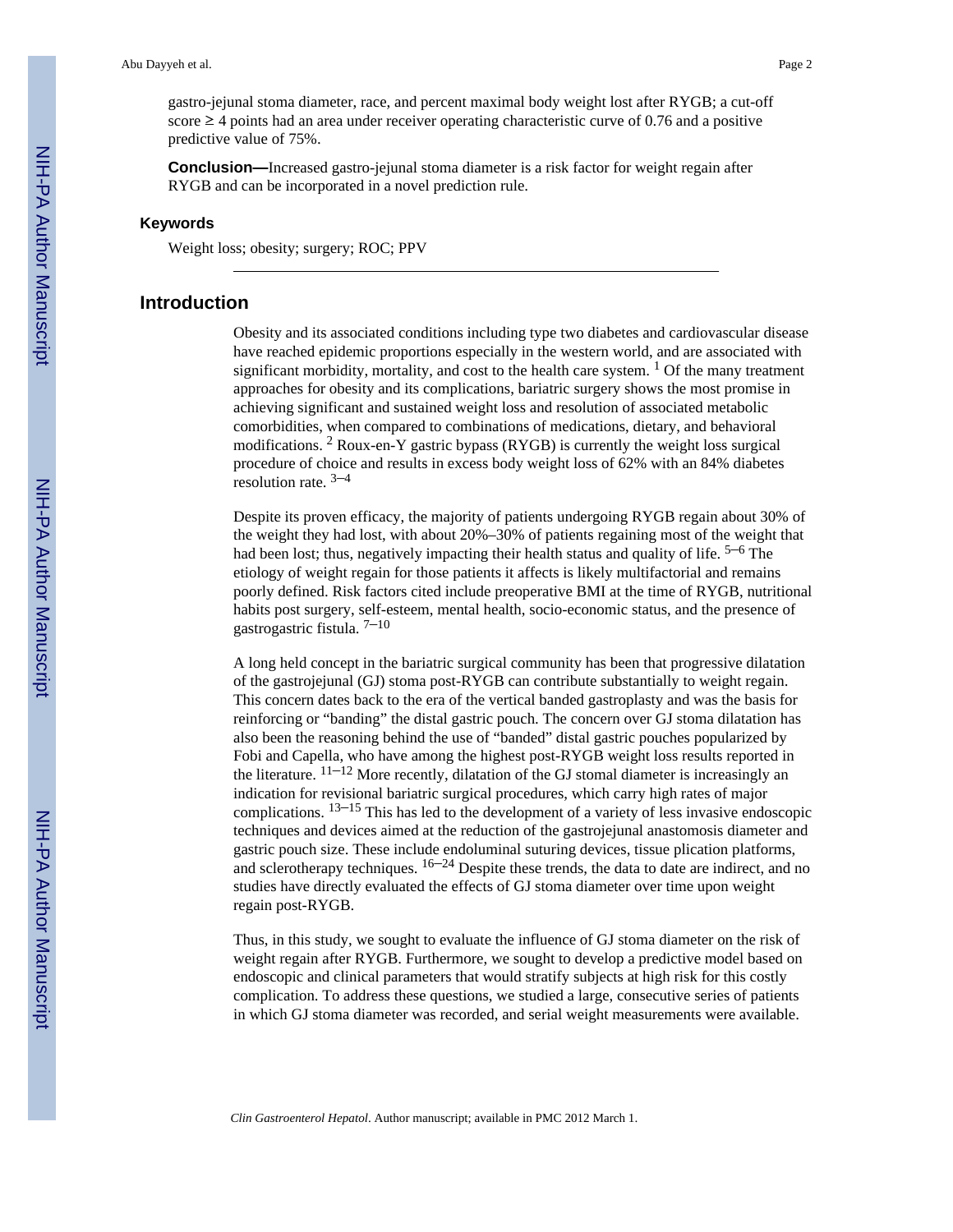## **Methods**

We reviewed data for all patients referred to our tertiary care bariatric center to undergo upper endoscopy post RYGB between 01/01/2006 to 09/01/2010. The indication for the upper endoscopy varied and included work-up for epigastric abdominal pain, nausea and vomiting, evaluation of possible gastric fistula and marginal ulcerations, as well as weight regain after RYGB. As a standard practice, all bariatric patients referred to our center for upper endoscopy post RYGB were examined by the same single expert endoscopist, who measured all GJ stoma diameters in an identical protocol using a novel direct reading endoscopic measuring instrument (Olympus, Center Valley, PA, USA). This flexible calibrated measuring instrument is introduced through the upper endoscope working channel and placed in proximity to the anatomical structure to be measured. Using this measurement, the endoscopist recorded the maximal diameter of the GJ stoma (figure 1).

165 consecutive patients, at least one year after RYGB, who underwent upper endoscopy with recorded GJ stoma diameter, and had documented post RYGB clinical profiles and weight data were included in the study. We excluded subjects with gastrogastric fistulae since the pathophysiology of their weight regain likely differs.

#### **Statistical Methodology**

Linear regression analysis was performed to determine the association between the GJ stoma diameter (in millimeters) and the percent of weight regained from maximal weight loss nadir after RYGB. In the multivariate analyses, we adjusted for known or purported risk factors for weight regain, including age, gender, race, percent of body weight lost at nadir after RYGB, time since the RYGB in years, type of the RYGB (open vs. laproscopic), diabetes status, selective Serotonin re-uptake inhibitors (SSRI) use, anti-psychotic medications use, and presences of marginal ulcers on upper endoscopy. Standardized β coefficients were reported and significant two-sided p-value was set at  $\leq$  0.05. Pearson correlation was used to study the correlation between the length of the gastric pouch and the GJ stoma diameter.

We also used a logistic regression model to develop a prediction rule which consists of significant clinical and endoscopic parameters associated with weight regain after RYGB. For this, we divided the cohort in half, 82 subjects were used to derive the prediction rule and 83 subjects to valid it. We converted odds ratio estimates of different predictors used in the derivation model into a point system based on their strength of association with weight regain after RYGB. We compared the area under the receiver operating characteristic (ROC) curve for the derivation and validation models, as well as the positive predictive values (PPV) of weight regain associated with a score  $\geq$  to 4 points. Statistical significance was set at a two-sided p-value  $\leq 0.05$ . The Hosmer-Lemeshow test was used to assess the goodnessof-fit of the predictive model.

All statistical modeling was done using SAS version 9.2 software (Cary, NC, USA). Graphing was done using the JMP version 8 software (SAS Institute, Cary, NC, USA).

## **Results**

Among the 165 patients included in our study, the average age of the population was 44 years with 91% females, 68% Caucasians, 16% Blacks, 16% Hispanics, 17.5% with a diagnosis of diabetes prior to the RYGB, 36% on SSRI therapy, 5% on anti-psychotic medications, 20% with known marginal ulcers or erosions, and 50% underwent an open RYGB procedure. The mean pre-RYGB BMI for the cohort was 49 (SD=8). After RYGB, the mean maximal percent total body weight lost was  $38\%$  (SD = 9), representing a maximal percent excess body weight lost (EBWL) of  $73\%$  (SD = 19). Fifty nine percent of the cohort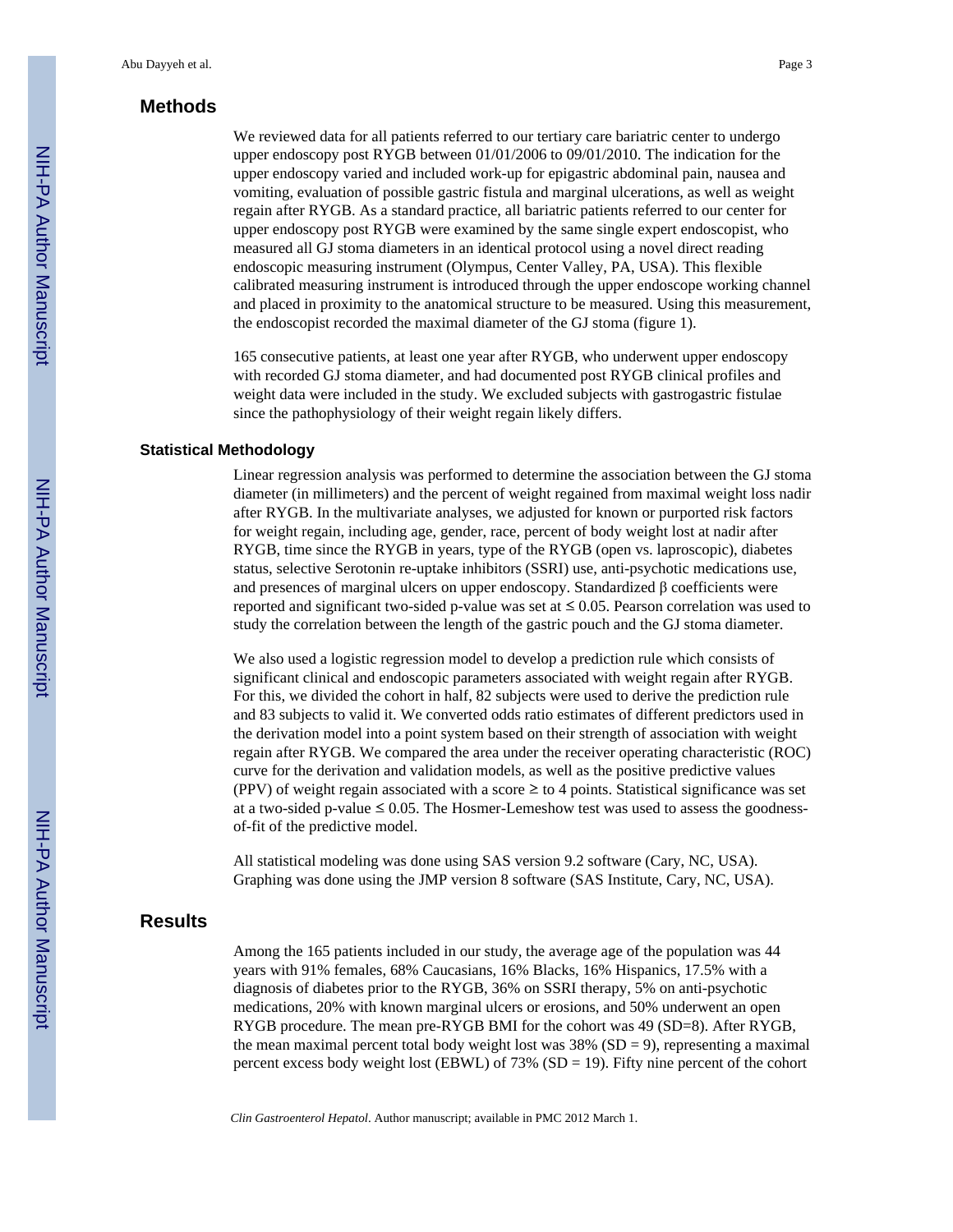(97 subjects) had significant weight regain ( $\geq$  20% of maximal weight lost after the RYGB), and 41% (68 subjects) did not. The mean percent of maximal weight lost after RYGB that was regained in the entire cohort was  $30\%$  (SD = 22). The average time between the RYGB surgery and endoscopic measurement of the GJ stoma diameter was 4.6 years ( $SD = 3$ ).

Table 1 shows the univariate and multivariate associations between different variables and weight regain after RYGB. The GJ stoma diameter was significantly associated with weight regain after RYGB (standardized β coefficient = 0.31, p = <0.0001) in univariate analysis. This association remained significant after adjusting for multiple potential risk factors in a multivariate linear regression model (standardized  $\beta$  coefficient = 0.19, p = 0.003). Figure 2 shows a linear relationship with a positive slope between the GJ stoma diameter in millimeters and percent of maximal weight lost after RYGB that was regained. At 5 years after the RYGB each 10 mm increase in the GJ stoma diameter was associated with an 8% increase in the percent of maximal weight lost after RYGB that was regained (figure 3).

Other than the GJ stoma diameter, other variables that were significantly associated with weight regain after RYGB in the multivariate linear regression model included the time elapsed since the RYGB (standardized  $\beta$  coefficient = 0.65, p = <0.0001), and the presence of marginal ulcerations on endoscopy (standardized  $\beta$  coefficient = − 0.17, p = 0.01). The length of the gastric pouch was not associated with weight regain on both univariate and multivariate analyses.

In order to determine if the size of the gastric pouch correlates with the GJ stoma diameter, we calculated a Pearson correlation coefficient between them. The Pearson correlation coefficient was 0.1 ( $p = 0.06$ ); indicating no correlation between these two measurements.

Given the positive association observed between the GJ stoma diameter and percent weight regain after RYGB in our linear regression model, we sought to develop a simple prediction rule based on clinical and endoscopic variables to estimate the probability of weight regain. In order to do so, we divided the cohort in half, 82 subjects were used to derive the prediction rule and 83 subjects to valid it in a multivariate logistic regression model. The area under the ROC curve for a prediction model including GJ stoma diameter, race, and maximal percent weight lost after RYGB was 0.76 (Hosmer-Lemeshow goodness-of-fit test  $= 0.6$ ) (figure 4).

The odds ratio estimates of the different predictors used in this model were then converted to a simple 7 point system based on their strength of association with greater than 20% weight regain after RYGB (table 2). The positive predictive value (PPV) in predicting significant weight regain after RYGB for a cut-off score  $\geq$  to 4 points in this model was 75%. Scores lower than 4 points were indeterminate.

The performance of the predication rule in the validation cohort was similar. The area under the ROC curve was 0.70, and the PPV in predicting significant weight regain after RYGB for a cut-off score  $\geq$  to 4 points was 72%.

#### **Conclusions**

In this study, we demonstrate that an enlarged GJ stoma diameter is a significant risk factor for weight regain after RYGB; thus, establishing it as a legitimate delayed post-surgical complication that explains a significant proportion of variability in long term weight outcomes after RYGB surgery. Stoma dilation should thus be regarded in a manner similar to gastro-gastric fistulae or other postsurgical anatomic complications.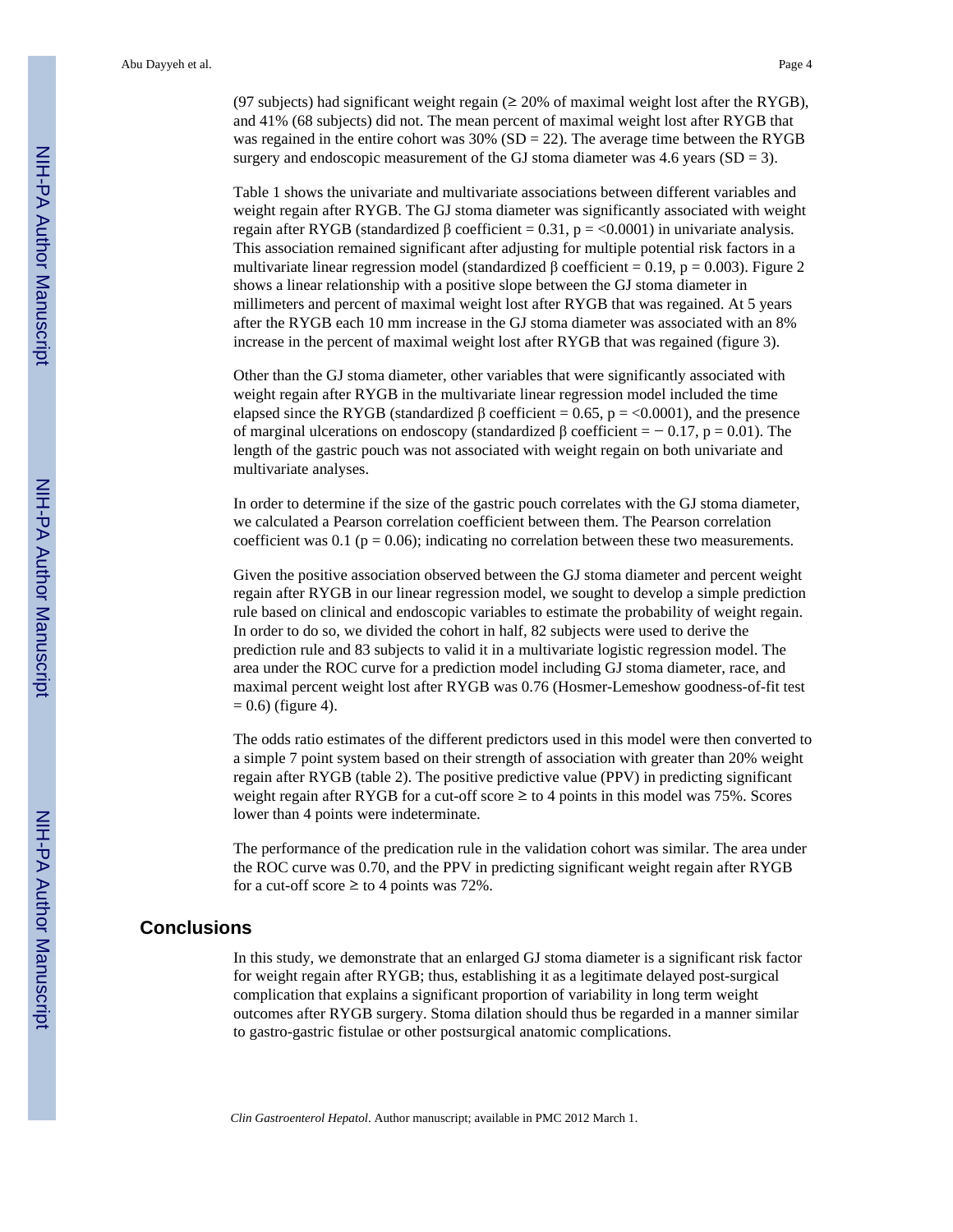This finding is corroborated by earlier observations from vertical banded gastroplasty procedures  $11-12$ ,  $25$ , previous data supporting the reinforcing or "banding" the GJ stoma in RYGB patients  $26$ , and the early results of endoscopic procedures to narrow the GJ stoma in RYGB patients who have gained weight. 16, 19–<sup>23</sup>

Weight regain after RYGB is multi-factorial and likely involves a complex interplay between a permissive psychosocial environment, nutritional habits, and a complex genetic and anatomic milieu that effect many physiological regulatory pathways controlling foodintake behavior and energy metabolism after the procedure.  $5, 27-30$  Some in the bariatric surgical community have claimed that weight regain post-RYGB is largely attributed to patient non-compliance, and as such, surgical or endoscopic revisional procedures in such patients should not be routinely considered. However, if a dilated GJ stoma results in early emptying of a gastric pouch and loss of post-prandial satiety, then such an anatomic alteration would present in the same manner as simple non-compliance. Thus, there is likely an interplay between the patient's anatomy and the complex physiologic and psychosocial factors that regulate their eating behavior. The difficulty in treating such patients lies in the same difficulties that they face with non-operative measures to lose weight prior to their bariatric surgical procedure. Therefore, the ability to identify key modifiable risk factors for weight regain, and target them effectively with less invasive and cost-saving endoscopic approaches, could offer a substantial potential benefit to patients with this complication.

Mechanisms by which a dilated GJ stoma increases the risk for weight regain after RYGB are not yet clearly defined. However, a dilated gastrojejunal stoma may be a surrogate for a compliant gastric pouch. This permits accommodation of larger meal boluses prior to the activation of gastric wall mechanoreceptors and inhibition of the gastric hormone ghrelin, which is a 28-amino acid peptide secreted primarily by the A/X cells of the gastric fundus with strong or<br>exigenic and adipogenic actions.  $31-36$  A dilated GJ stoma may also alter the rate by which the gastric pouch empties partially digested nutrients to the jejunum, which in turn modulate the production of incretins from specialized enteroendocrine cells within the walls of the small bowel that modulate insulin secretion, energy expenditure, and body weight regulation. 35, 37–<sup>38</sup>

Other risk factors for weight regain after RYGB identified by our linear regression model include the time since RYGB surgery. Time since surgery includes in it many risk factors for weight regain that we could not measure and account for directly in our study, such as a permissive psychosocial environment, nutritional habits, physical activity, and genetic backgrounds of patients. Similar to others, our study did show an association between psychiatric medications use and weight regain. However, these associations were attenuated after multivariate adjustment. <sup>8</sup>

Since 1998 the number of bariatric surgery procedures has been on an exponential incline with an estimated 220,000 bariatric operations performed in the USA and Canada in 2008.  $39-40$  With the continued projected increase in these procedures, identifying patients at increase risk for weight regain, with subsequent application of more aggressive behavioral, nutritional, and endoscopic interventions aimed at reducing the GJ stoma diameter is advisable to prevent or halt this outcome. To that end, our simple prediction rule based on clinical and endoscopic variables, had a positive predictive value of 75% in predicting weight regain at a cut-off score  $\geq$  4 points.

Our study has multiple strengths. First, this is the first study to directly correlate GJ stoma diameter with weight loss outcomes. Second, we included all consecutive patients who were referred to our center for upper endoscopy after RYGB to avoid confounding by indication. Third, the GJ stoma diameter in all subjects was measured in the same fashion by a single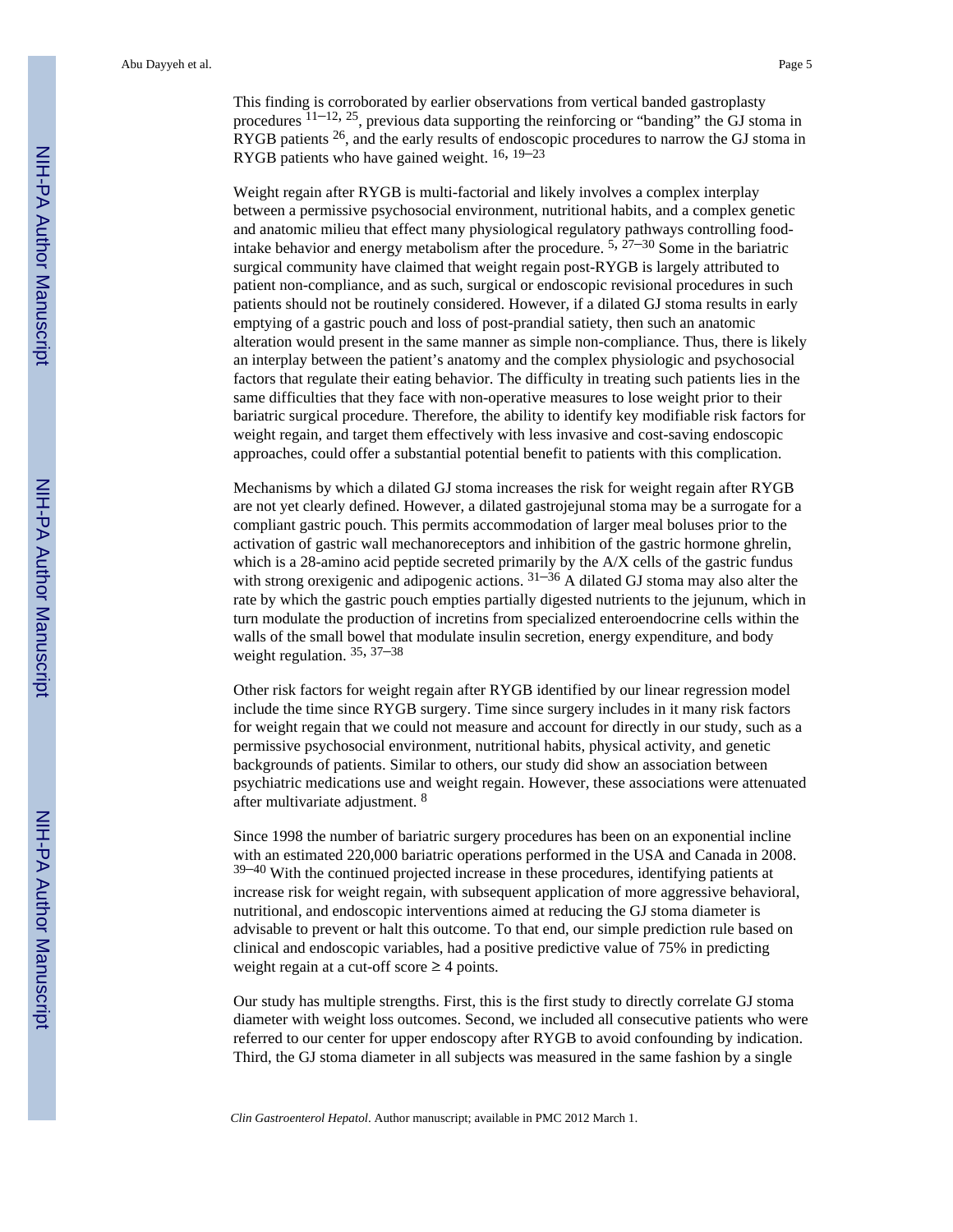endoscopist to minimize variability. Fourth, we had a reasonable sample size to examine our hypotheses, derive our prediction rule, and validate it.

Several limitations deserve comment. First, although the data was collected prospectively, the analysis was retrospective in nature. Second, we lacked information about nutritional habits and physical activity. Third, we only measured the maximal GJ stoma diameter. Finally, we lacked a reference group with no significant weight regain after RYGB, who also did not have an indication for upper endoscopy. However, the distribution of weight regain in our entire cohort was close to normal with a mean percent weight regain of 30%, which is similar to other studies that followed post RYGB subjects prospectively.<sup>6</sup> Hence, it is unlikely that we had a significant selection bias.

All in all, as the obesity epidemic persists and more patients undergo surgical intervention there will be more patients at risk of weight regain and procedural failure. Thus, demonstrating that an enlarged GJ stoma diameter is a risk factor for weight regain after RYGB, and using it to develop a prediction rule for this complication, will enable us to more accurately stratify patients and employ a variety of early intervention strategies. If confirmed, these results suggest that endoscopic interventions designed to reduce gastrojejunal anastomosis aperture may be effective in treating or preventing weight regain. These devices and techniques, including endoluminal suturing devices, tissue plication platforms, and sclerotherapy techniques, have shown promise in managing weight regain after RYGB; however, they are yet to be validated in randomized controlled trials.  $18-24$ 

#### **Acknowledgments**

The authors would like to thank Raymond Chung M.D. and Andrew Chan M.D. MPH for their critical review of this manuscript.

**Funding:** This project was supported in part by a T32 NIH training grant to the Massachusetts General Hospital and Barham Abu Dayyeh M.D. (T32DK007191).

## **Abbreviations**

| BMI         | Body mass index                   |  |
|-------------|-----------------------------------|--|
| <b>EBWL</b> | Excess body weight lost           |  |
| GJ.         | Gastrojejunal                     |  |
| <b>PPV</b>  | Positive predictive value         |  |
| <b>ROC</b>  | Receiver operating characteristic |  |
| <b>RYGB</b> | Roux-en-Y gastric bypass          |  |
| <b>SSRI</b> | Serotonin re-uptake inhibitors    |  |

## **References**

- 1. Flegal KM, Carroll MD, Ogden CL, et al. Prevalence and trends in obesity among US adults, 1999– 2008. JAMA 2010 Jan 20;303(3):235–41. [PubMed: 20071471]
- 2. Sjostrom L, Narbro K, Sjostrom CD, et al. Effects of bariatric surgery on mortality in Swedish obese subjects. N Engl J Med 2007 Aug 23;357(8):741–52. [PubMed: 17715408]
- 3. Buchwald H, Avidor Y, Braunwald E, et al. Bariatric surgery: a systematic review and metaanalysis. JAMA 2004 Oct 13;292(14):1724–37. [PubMed: 15479938]
- 4. Buchwald H, Estok R, Fahrbach K, et al. Weight and type 2 diabetes after bariatric surgery: systematic review and meta-analysis. Am J Med 2009 Mar;122(3):248–56. e5. [PubMed: 19272486]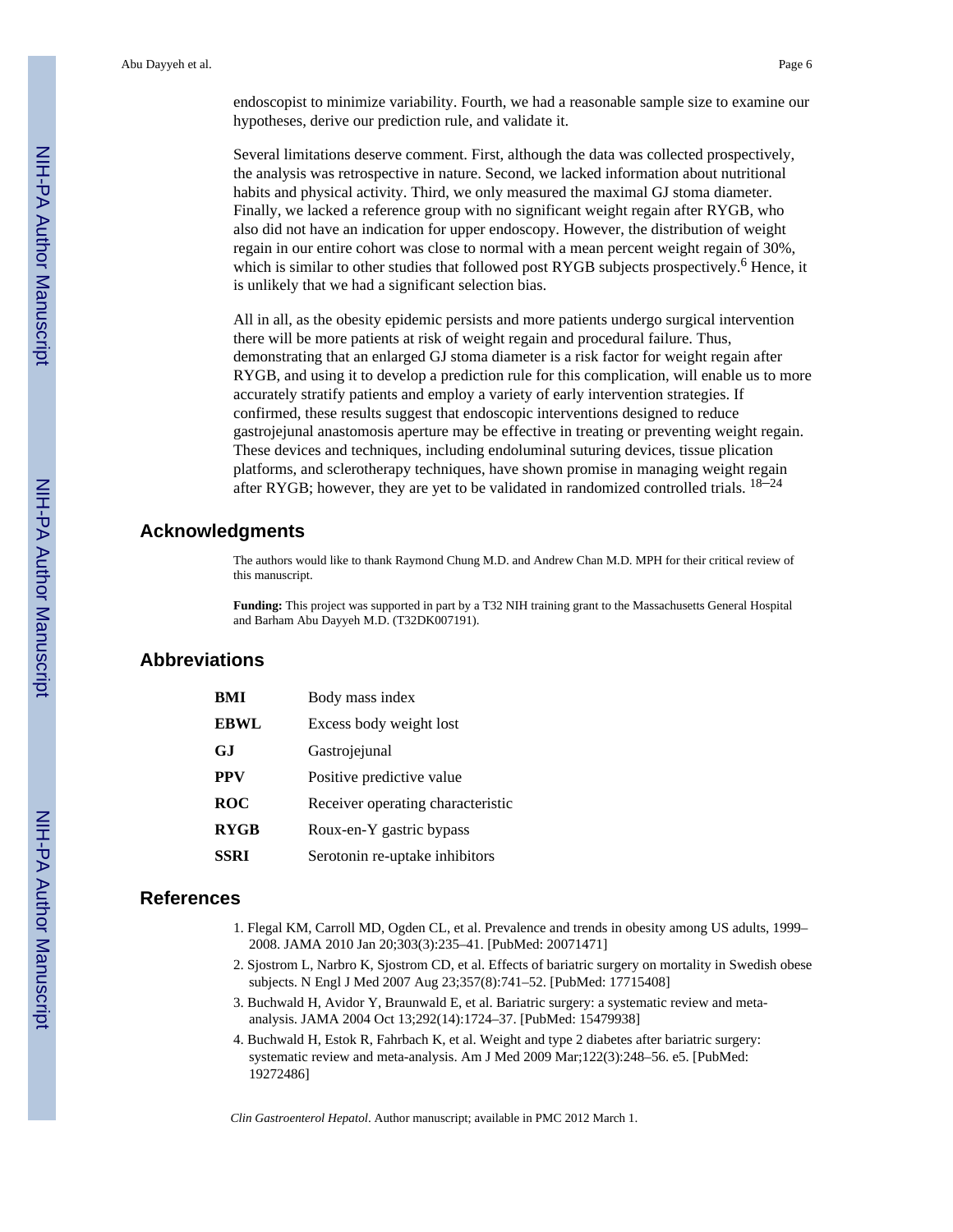- 5. Christou NV, Look D, Maclean LD. Weight gain after short- and long-limb gastric bypass in patients followed for longer than 10 years. Ann Surg 2006 Nov;244(5):734–40. [PubMed: 17060766]
- 6. Sjostrom L, Lindroos AK, Peltonen M, et al. Lifestyle, diabetes, and cardiovascular risk factors 10 years after bariatric surgery. N Engl J Med 2004 Dec 23;351(26):2683–93. [PubMed: 15616203]
- 7. van Hout GC, Verschure SK, van Heck GL. Psychosocial predictors of success following bariatric surgery. Obes Surg 2005 Apr;15(4):552–60. [PubMed: 15946437]
- 8. Rutledge T, Groesz LM, Savu M. Psychiatric Factors and Weight Loss Patterns Following Gastric Bypass Surgery in a Veteran Population. Obes Surg. 2009 Jul 15;
- 9. Perugini RA, Mason R, Czerniach DR, et al. Predictors of complication and suboptimal weight loss after laparoscopic Roux-en-Y gastric bypass: a series of 188 patients. Arch Surg 2003 May;138(5): 541–5. [PubMed: 12742960]
- 10. Odom J, Zalesin KC, Washington TL, et al. Behavioral predictors of weight regain after bariatric surgery. Obes Surg 2010 Mar;20(3):349–56. [PubMed: 19554382]
- 11. Fobi MA. Vertical Banded Gastroplasty vs Gastric Bypass: 10 years follow-up. Obes Surg 1993 May;3(2):161–4. [PubMed: 10757913]
- 12. Capella JF, Capella RF. The weight reduction operation of choice: vertical banded gastroplasty or gastric bypass? Am J Surg 1996 Jan;171(1):74–9. [PubMed: 8554155]
- 13. Spyropoulos C, Kehagias I, Panagiotopoulos S, et al. Revisional bariatric surgery: 13-year experience from a tertiary institution. Arch Surg 2010 Feb;145(2):173–7. [PubMed: 20157086]
- 14. Inabnet WB 3rd, Belle SH, Bessler M, et al. Comparison of 30-day outcomes after non-LapBand primary and revisional bariatric surgical procedures from the Longitudinal Assessment of Bariatric Surgery study. Surg Obes Relat Dis 2010 Jan–Feb;6(1):22–30. [PubMed: 20129303]
- 15. Hallowell PT, Stellato TA, Yao DA, et al. Should bariatric revisional surgery be avoided secondary to increased morbidity and mortality? Am J Surg 2009 Mar;197(3):391–6. [PubMed: 19245921]
- 16. Thompson CC, Slattery J, Bundga ME, et al. Peroral endoscopic reduction of dilated gastrojejunal anastomosis after Roux-en-Y gastric bypass: a possible new option for patients with weight regain. Surg Endosc 2006 Nov;20(11):1744–8. [PubMed: 17024527]
- 17. Herron DM, Birkett DH, Thompson CC, et al. Gastric bypass pouch and stoma reduction using a transoral endoscopic anchor placement system: a feasibility study. Surg Endosc 2008 Apr;22(4): 1093–9. [PubMed: 18027049]
- 18. Tang SJ, Olukoga CO, Provost DA, et al. Gastrojejunal stomal reduction with the T-tag device in porcine models (with videos). Gastrointest Endosc 2008 Jul;68(1):132–8. [PubMed: 18577481]
- 19. Mullady DK, Lautz DB, Thompson CC. Treatment of weight regain after gastric bypass surgery when using a new endoscopic platform: initial experience and early outcomes (with video). Gastrointest Endosc 2009 Sep;70(3):440–4. [PubMed: 19555944]
- 20. Ryou M, Mullady DK, Lautz DB, et al. Pilot study evaluating technical feasibility and early outcomes of second-generation endosurgical platform for treatment of weight regain after gastric bypass surgery. Surg Obes Relat Dis 2009 Jul–Aug;5(4):450–4. [PubMed: 19632645]
- 21. Catalano MF, Rudic G, Anderson AJ, et al. Weight gain after bariatric surgery as a result of a large gastric stoma: endotherapy with sodium morrhuate may prevent the need for surgical revision. Gastrointest Endosc 2007 Aug;66(2):240–5. [PubMed: 17331511]
- 22. Loewen M, Barba C. Endoscopic sclerotherapy for dilated gastrojejunostomy of failed gastric bypass. Surg Obes Relat Dis 2008 Jul–Aug;4(4):539–42. [PubMed: 18069073]
- 23. Spaulding L, Osler T, Patlak J. Long-term results of sclerotherapy for dilated gastrojejunostomy after gastric bypass. Surg Obes Relat Dis 2007 Nov–Dec;3(6):623–6. [PubMed: 17936088]
- 24. Mikami D, Needleman B, Narula V, et al. Natural orifice surgery: initial US experience utilizing the StomaphyX device to reduce gastric pouches after Roux-en-Y gastric bypass. Surg Endosc 2010 Jan;24(1):223–8. [PubMed: 19633885]
- 25. Howard L, Malone M, Michalek A, et al. Gastric Bypass and Vertical Banded Gastroplasty- a Prospective Randomized Comparison and 5-Year Follow-up. Obes Surg 1995 Feb;5(1):55–60. [PubMed: 10733794]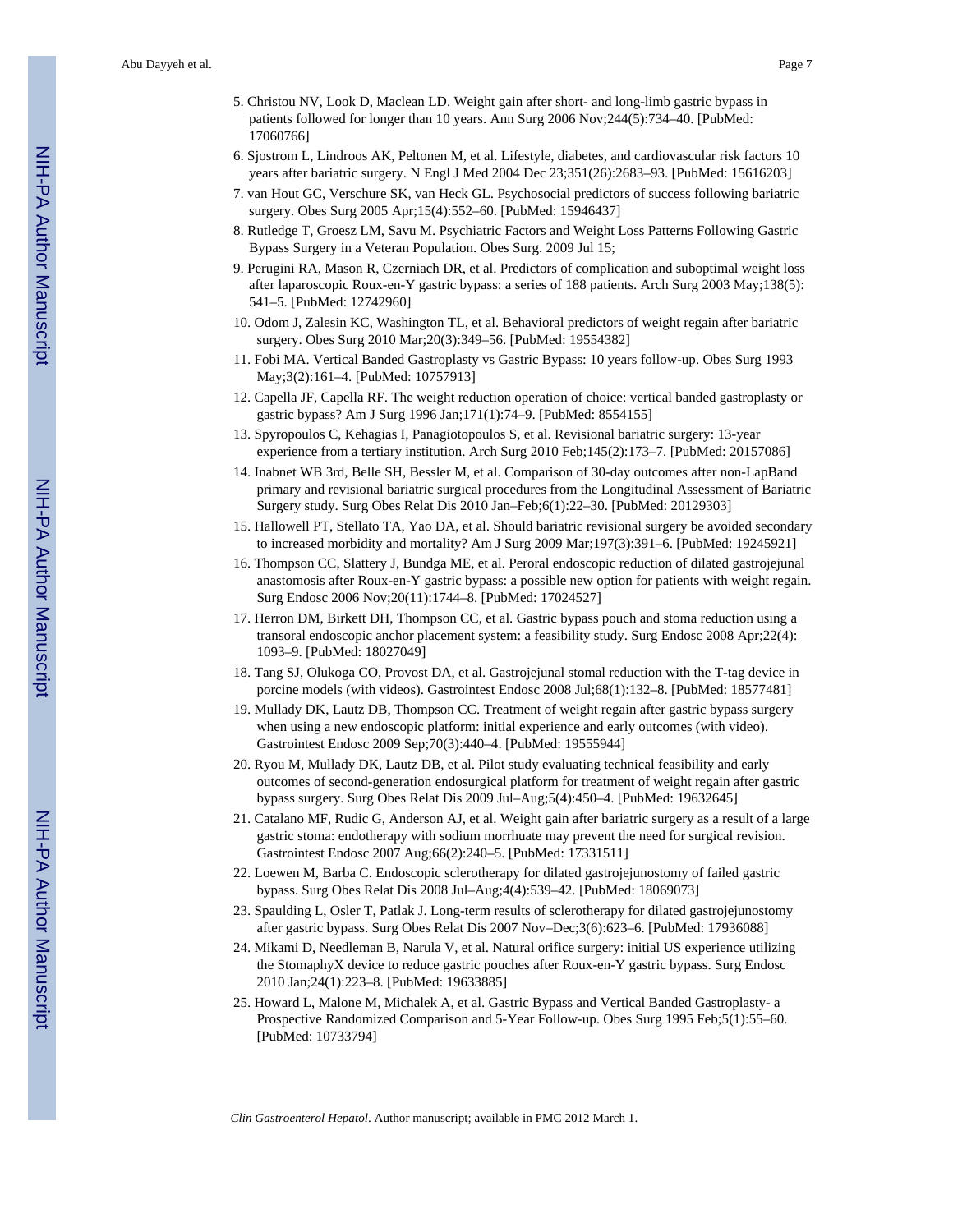- 27. Vetter ML, Cardillo S, Rickels MR, et al. Narrative review: effect of bariatric surgery on type 2 diabetes mellitus. Ann Intern Med 2009 Jan 20;150(2):94–103. [PubMed: 19153412]
- 28. Wang PY, Caspi L, Lam CK, et al. Upper intestinal lipids trigger a gut-brain-liver axis to regulate glucose production. Nature 2008 Apr 24;452(7190):1012–6. [PubMed: 18401341]
- 29. Stylopoulos N, Hoppin AG, Kaplan LM. Roux-en-Y gastric bypass enhances energy expenditure and extends lifespan in diet-induced obese rats. Obesity 2009 Oct;17(10):1839–47. [PubMed: 19556976]
- 30. Froguel P, Blakemore AI. The power of the extreme in elucidating obesity. N Engl J Med 2008 Aug 28;359(9):891–3. [PubMed: 18753645]
- 31. Phillips RJ, Powley TL. Gastric volume rather than nutrient content inhibits food intake. Am J Physiol 1996 Sep;271(3 Pt 2):R766–9. [PubMed: 8853402]
- 32. Schwartz GJ, Salorio CF, Skoglund C, et al. Gut vagal afferent lesions increase meal size but do not block gastric preload-induced feeding suppression. Am J Physiol 1999 Jun;276(6 Pt 2):R1623– 9. [PubMed: 10362740]
- 33. Kojima M, Hosoda H, Date Y, et al. Ghrelin is a growth-hormone-releasing acylated peptide from stomach. Nature 1999 Dec 9;402(6762):656–60. [PubMed: 10604470]
- 34. Nakazato M, Murakami N, Date Y, et al. A role for ghrelin in the central regulation of feeding. Nature 2001 Jan 11;409(6817):194–8. [PubMed: 11196643]
- 35. Cummings DE, Overduin J. Gastrointestinal regulation of food intake. J Clin Invest 2007 Jan; 117(1):13–23. [PubMed: 17200702]
- 36. Cummings DE, Weigle DS, Frayo RS, et al. Plasma ghrelin levels after diet-induced weight loss or gastric bypass surgery. N Engl J Med 2002 May 23;346(21):1623–30. [PubMed: 12023994]
- 37. Theodorakis MJ, Carlson O, Michopoulos S, et al. Human duodenal enteroendocrine cells: source of both incretin peptides, GLP-1 and GIP. Am J Physiol Endocrinol Metab 2006 Mar; 290(3):E550–9. [PubMed: 16219666]
- 38. Hansotia T, Maida A, Flock G, et al. Extrapancreatic incretin receptors modulate glucose homeostasis, body weight, and energy expenditure. J Clin Invest 2007 Jan;117(1):143–52. [PubMed: 17187081]
- 39. Kohn GP, Galanko JA, Overby DW, et al. Recent trends in bariatric surgery case volume in the United States. Surgery 2009 Aug;146(2):375–80. [PubMed: 19628098]
- 40. Buchwald H, Oien DM. Metabolic/bariatric surgery Worldwide 2008. Obes Surg 2009 Dec;19(12): 1605–11. [PubMed: 19885707]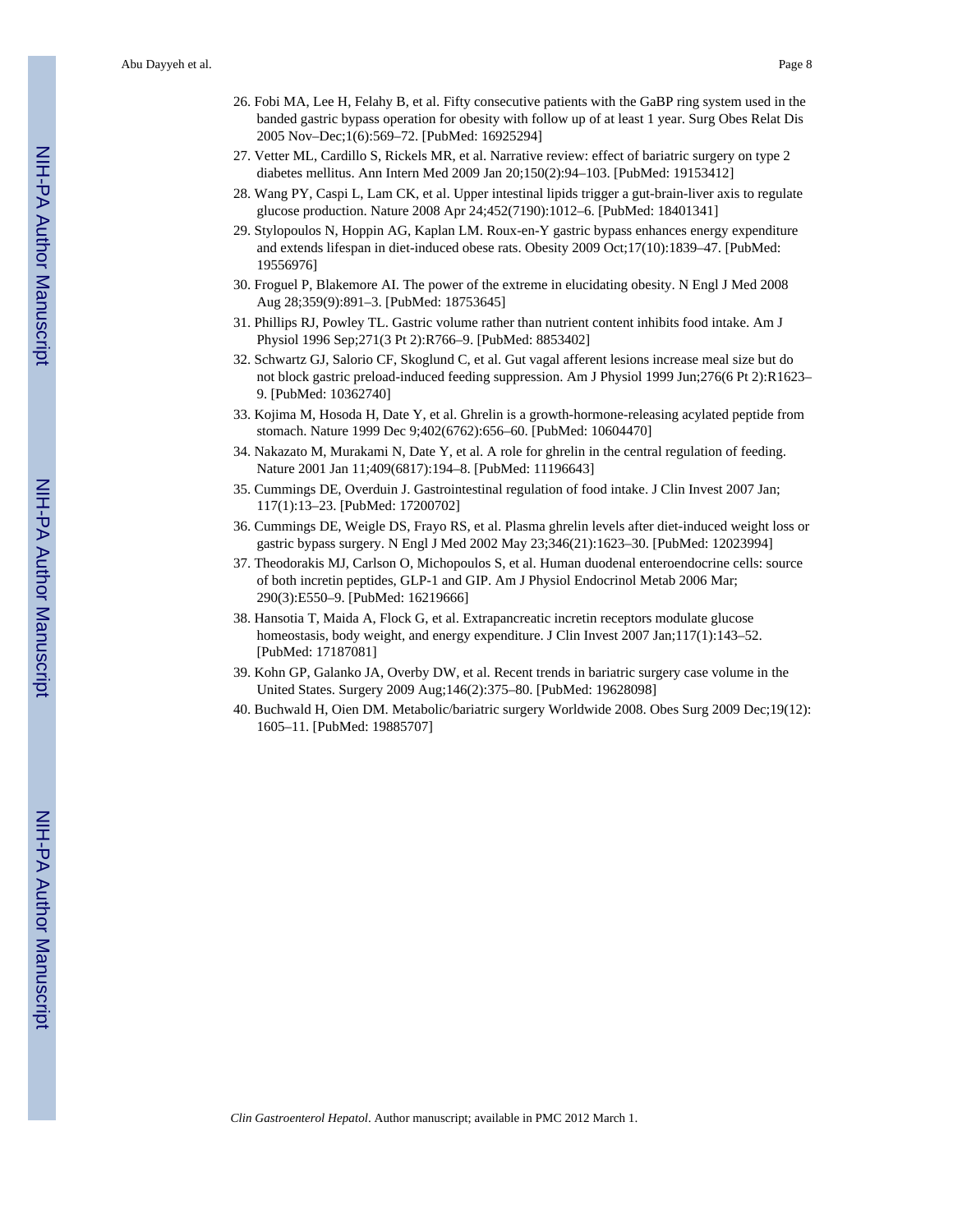

#### **Figure 1.**

Endoscopic measurement technique of the gastrojejunal stoma diameter. A flexible calibrated measuring instrument is introduced through the upper endoscope working channel and placed in proximity to the GJ stoma. The endoscopist recorded its maximal diameter.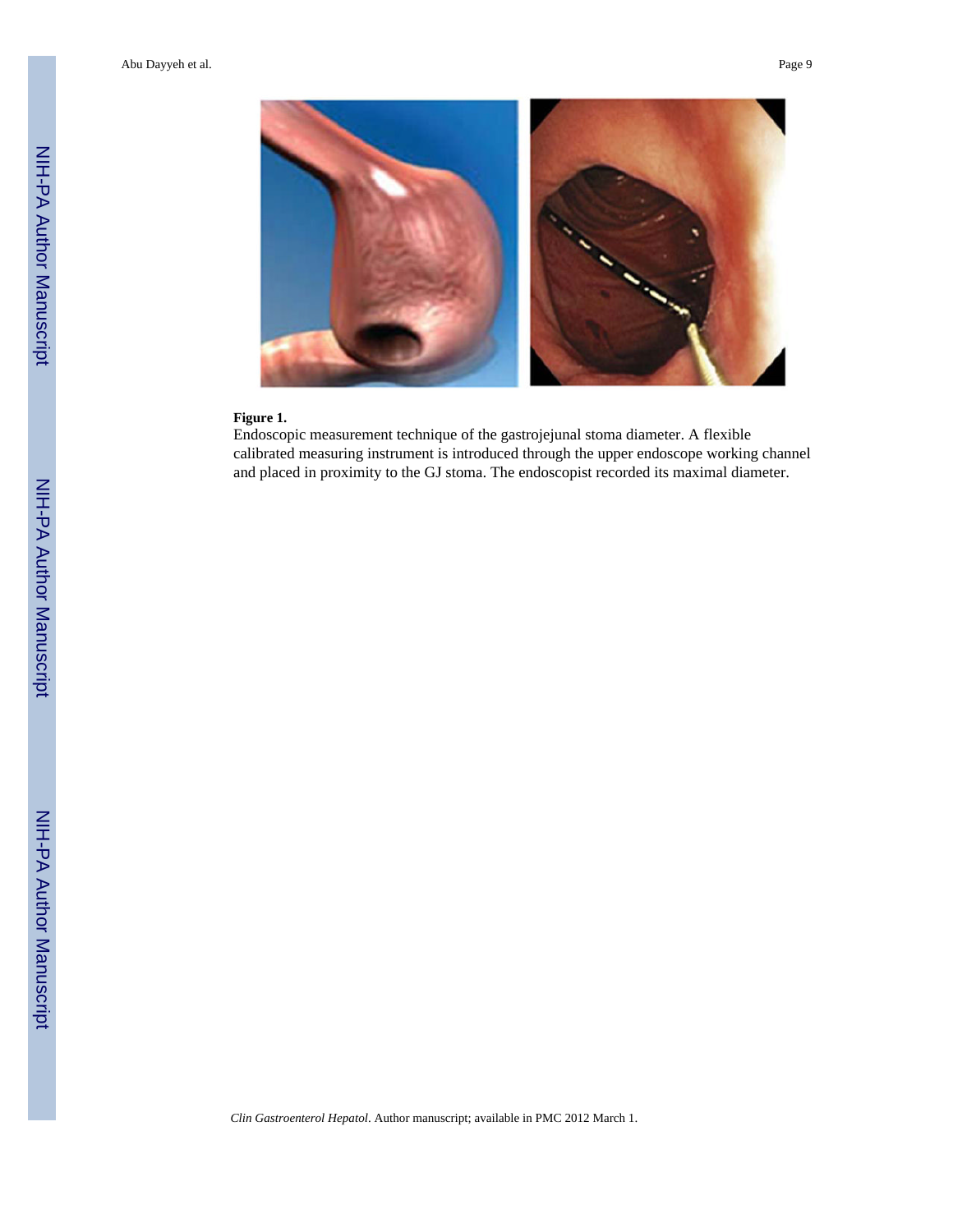

### **Figure 2.**

Scatter plot with best fit linear regression line and 95% confidence intervals of the association between the gastrojejunal stoma diameter in millimeters and percent of maximal weight lost after RYGB that was regained. The normal distribution of each of the continuous variables is also shown.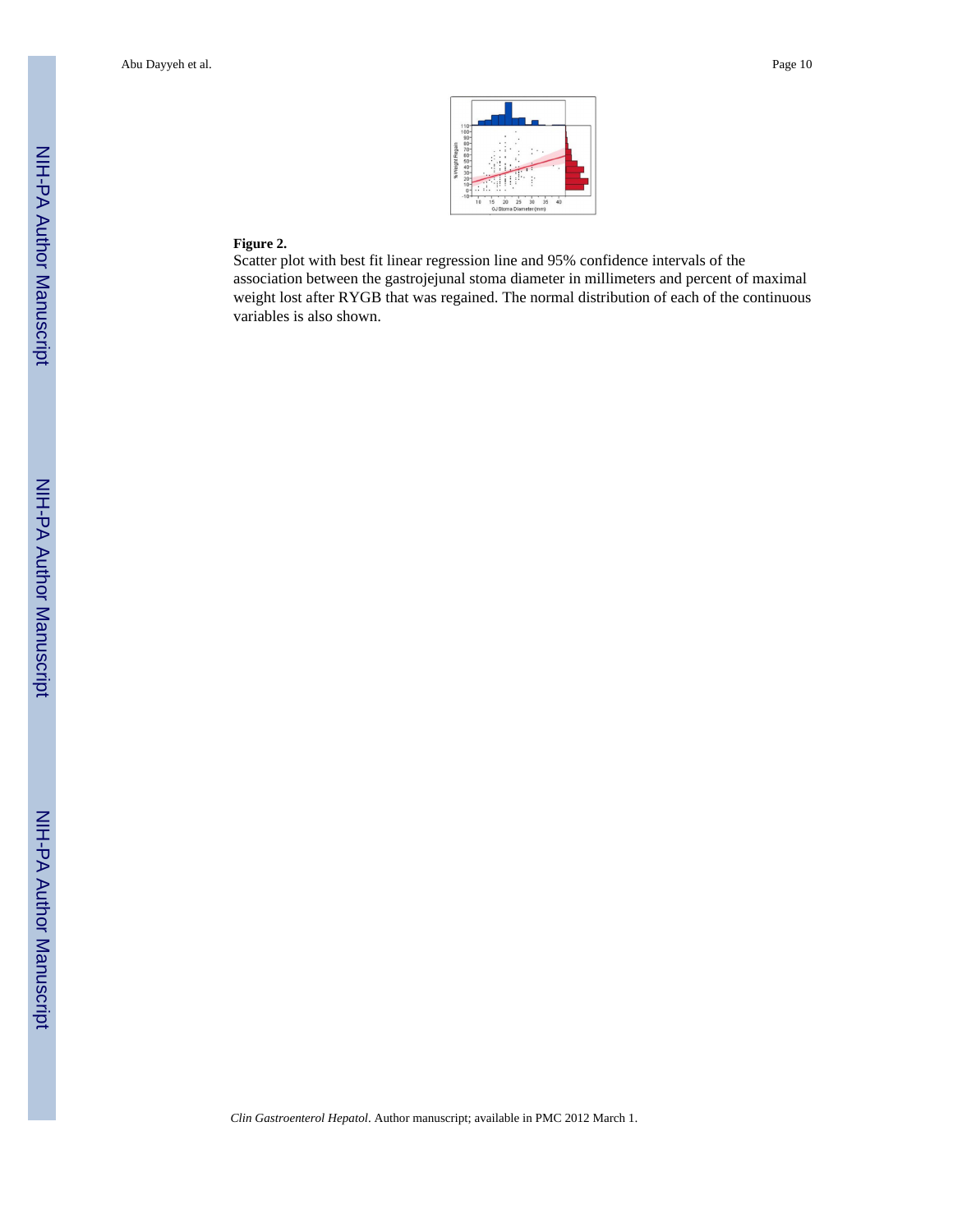Abu Dayyeh et al. Page 11



#### **Figure 3.**

Predicted percent of maximal weight lost after RYGB that was regained in 5 years after the procedure at different gastrojejunal stoma diameters based on the linear regression model.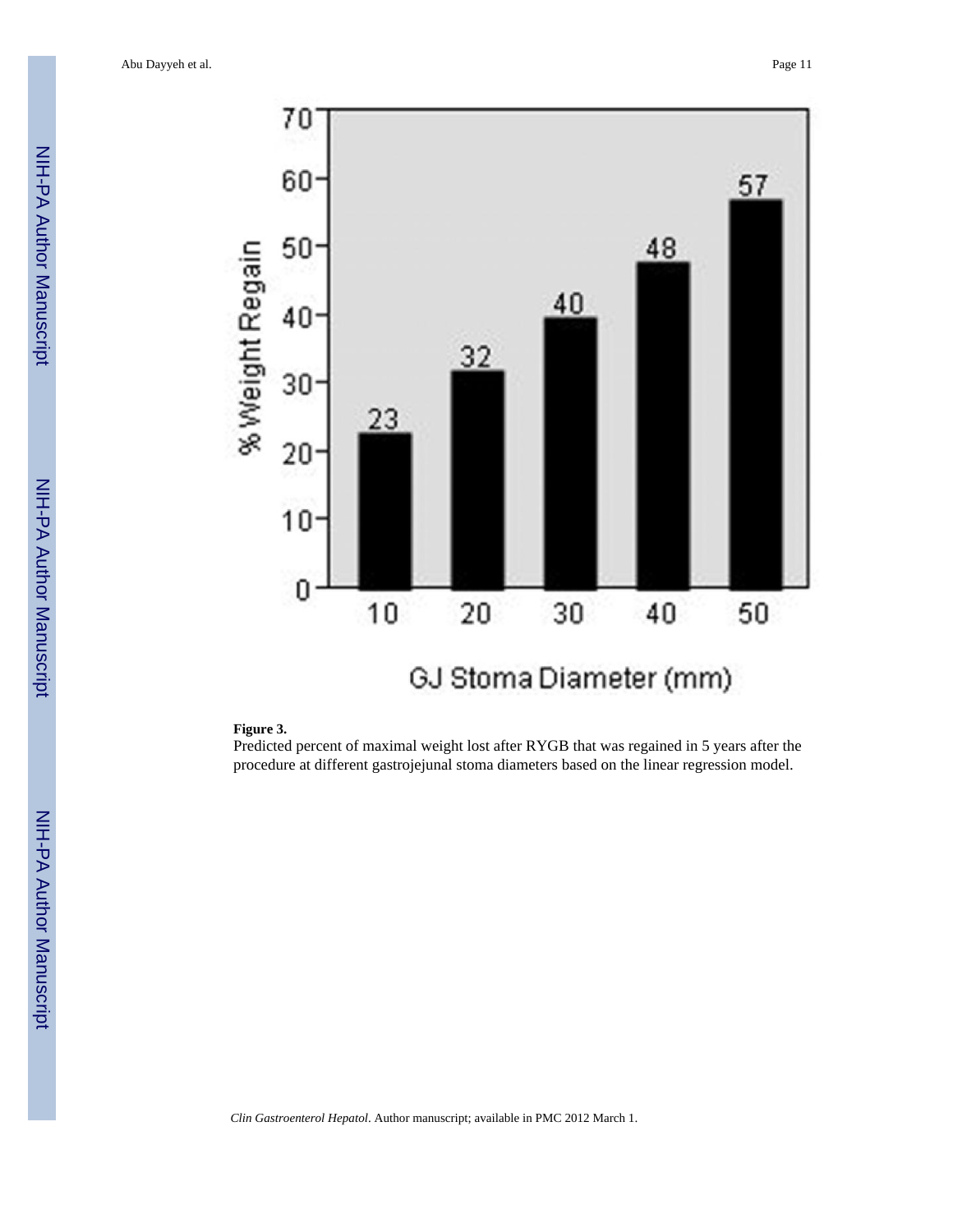Abu Dayyeh et al. Page 12



#### **Figure 4.**

Area under ROC curve for weight regain after RYGB prediction model including gastojejunal stoma diameter, race, and percent of maximal weight loss after RYGB.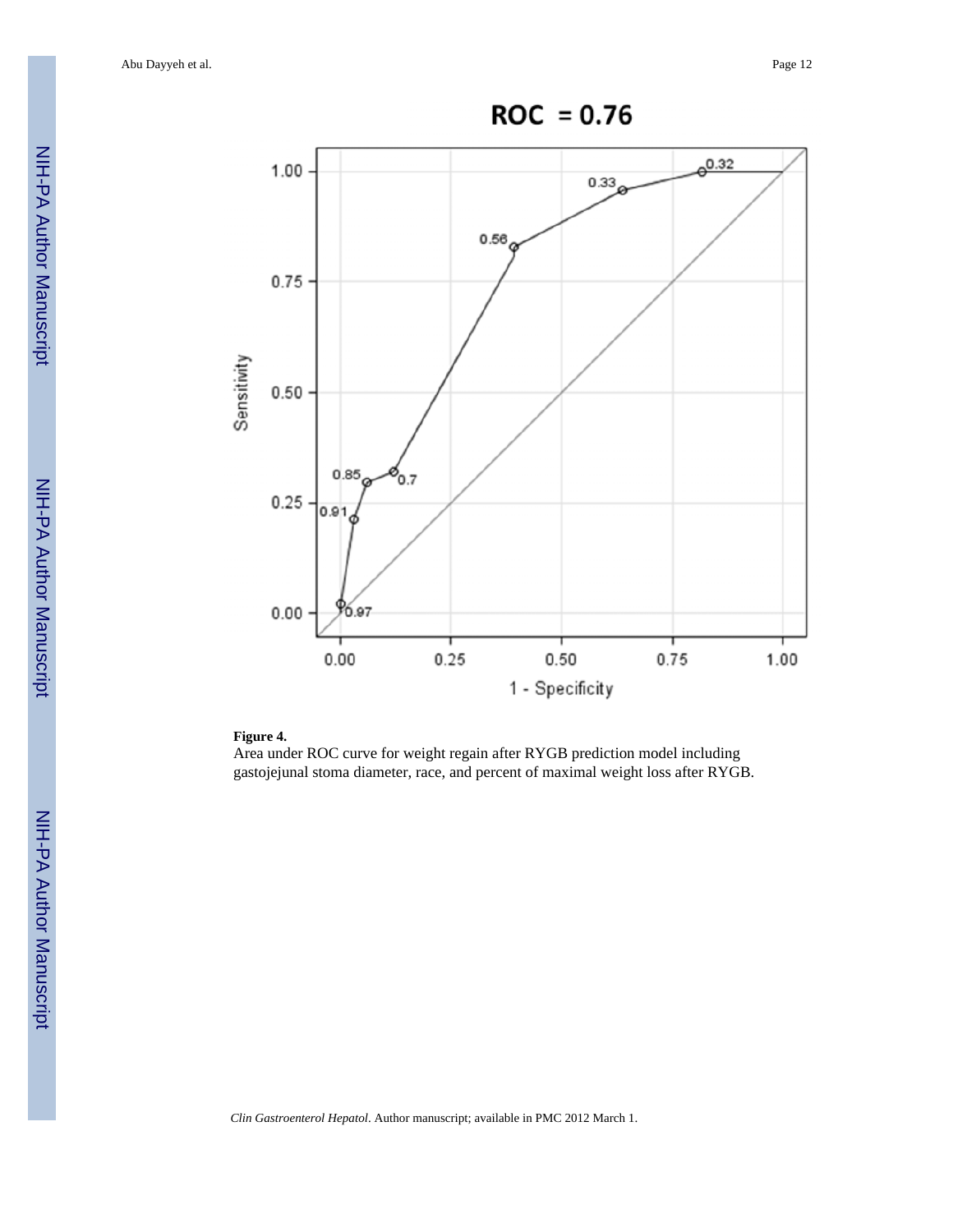#### **Table 1**

Univariate and multivariate analysis of variables associated with weight regain after RYGB in a linear regression model

|                                                                                       | Univariate                       |                | <b>Multivariate</b>              |                |
|---------------------------------------------------------------------------------------|----------------------------------|----------------|----------------------------------|----------------|
|                                                                                       | Standardized $\beta$ coefficient | <b>P-Value</b> | Standardized $\beta$ coefficient | <b>P-Value</b> |
| Age (years)                                                                           | 0.04                             | 0.62           | 0.02                             | 0.8            |
| Gen (Male vs. Female)                                                                 | $-0.14$                          | 0.08           | $-0.03$                          | 0.67           |
| Race (Caucasians vs. African Americans and<br>Hispanics with Caucasians as reference) | $-0.23$<br>0.003                 |                | $-0.1$                           | 0.17           |
| Maximal percent body weight lost after RYGB (%)                                       | 0.06                             | 0.4            | $-0.06$                          | 0.4            |
| Time from RYGB (years)                                                                | 0.66                             | < 0.0001       | 0.6                              | < 0.0001       |
| Type of the RYGB (open vs. laproscopic with<br>laproscopic as reference)              | 0.44                             | < 0.0001       | $-0.01$                          | 0.88           |
| <b>Diabetes</b>                                                                       | $-0.09$                          | 0.26           | 0.09                             | 0.15           |
| <b>SSRI</b> use                                                                       | 0.21                             | 0.008          | $-0.01$                          | 0.86           |
| Anti-psychotic medications use                                                        | 0.18                             | 0.02           | 0.07                             | 0.23           |
| <b>Marginal ulcers presence</b>                                                       | $-0.29$                          | 0.0002         | $-0.19$                          | 0.004          |
| Gastric pouch (cm)                                                                    | 0.09                             | 0.27           | $-0.003$                         | 0.95           |
| Gastrojejunal stoma diameter in (mm)                                                  | 0.31                             | < 0.0001       | 0.19                             | 0.003          |